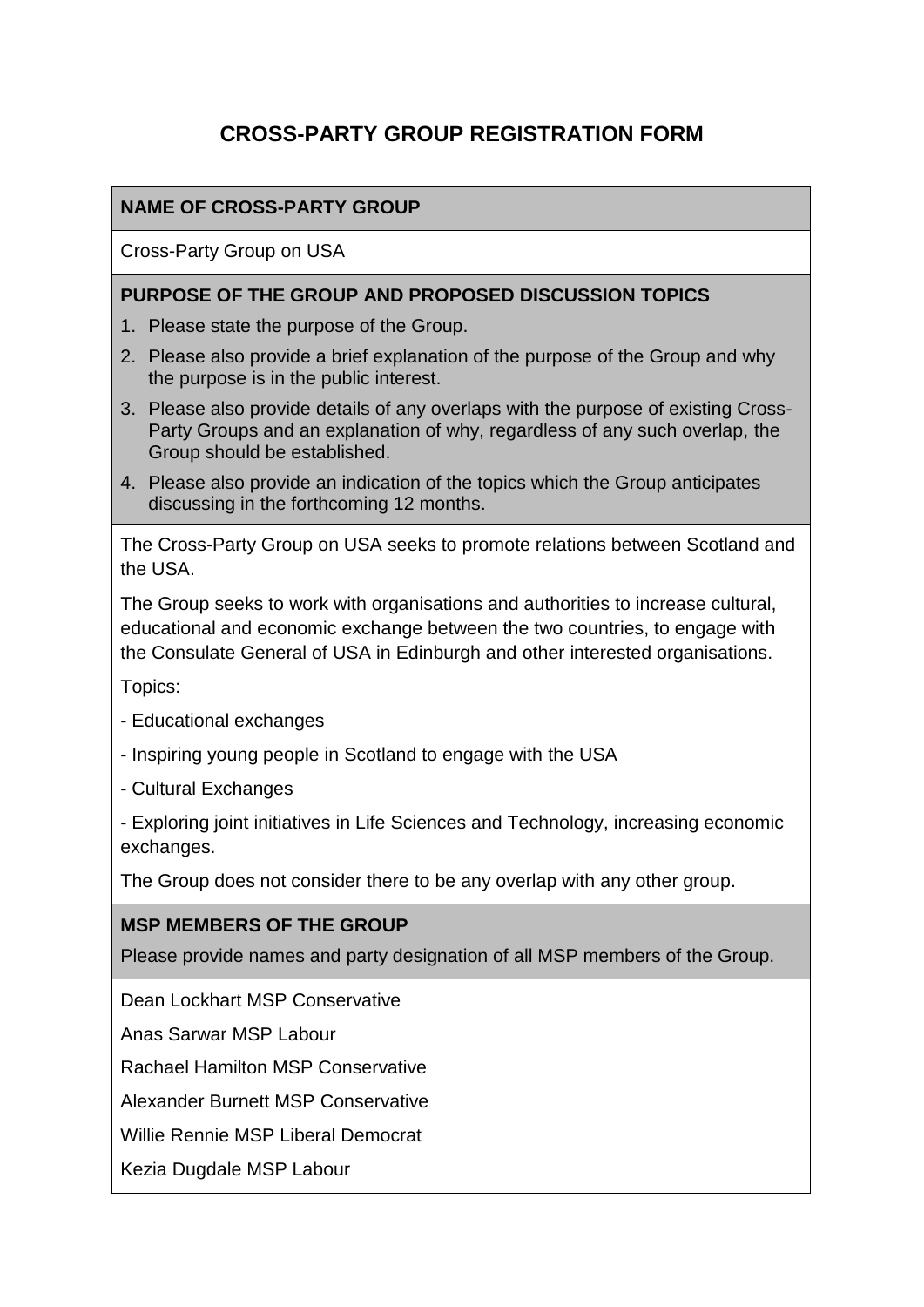Murdo Fraser MSP Conservative

## **NON-MSP MEMBERS OF THE GROUP**

For organisational members please provide only the name of the organisation, it is not necessary to provide the name(s) of individuals who may represent the organisation at meetings of the Group.

| <b>Individuals</b> | Lesley-Anne Campbell                  |
|--------------------|---------------------------------------|
|                    | Julia McIntyre                        |
|                    | <b>Thomas Heald</b>                   |
|                    | <b>William Stirling</b>               |
| Organisations      | <b>Edinburgh Chambers of Commerce</b> |
|                    | <b>Edinburgh University</b>           |
|                    | <b>Stirling University</b>            |
|                    | Carnegie Institute                    |

## **GROUP OFFICE BEARERS**

Please provide names for all office bearers. The minimum requirement is that two of the office bearers are MSPs and one of these is Convener – beyond this it is a matter for the Group to decide upon the office bearers it wishes to have. It is permissible to have more than one individual elected to each office, for example, co-conveners or multiple deputy conveners.

| Convener               | Dean Lockhart MSP                     |
|------------------------|---------------------------------------|
| <b>Deputy Convener</b> | Anas Sarwar MSP/Alexander Burnett MSP |
| Secretary              | Lesley-Anne Campbell                  |
| Treasurer              | <b>NA</b>                             |

# **FINANCIAL BENEFITS OR OTHER BENEFITS**

Please provide details of any financial or material benefit(s) the Group anticipates receiving from a single source in a calendar year which has a value, either singly or cumulatively, of more than £500. This includes donations, gifts, hospitality or visits and material assistance such as secretariat support.

#### **None**

## **SUBSCRIPTION CHARGED BY THE GROUP**

Please provide details of the amount to be charged and the purpose for which the subscription is intended to be used.